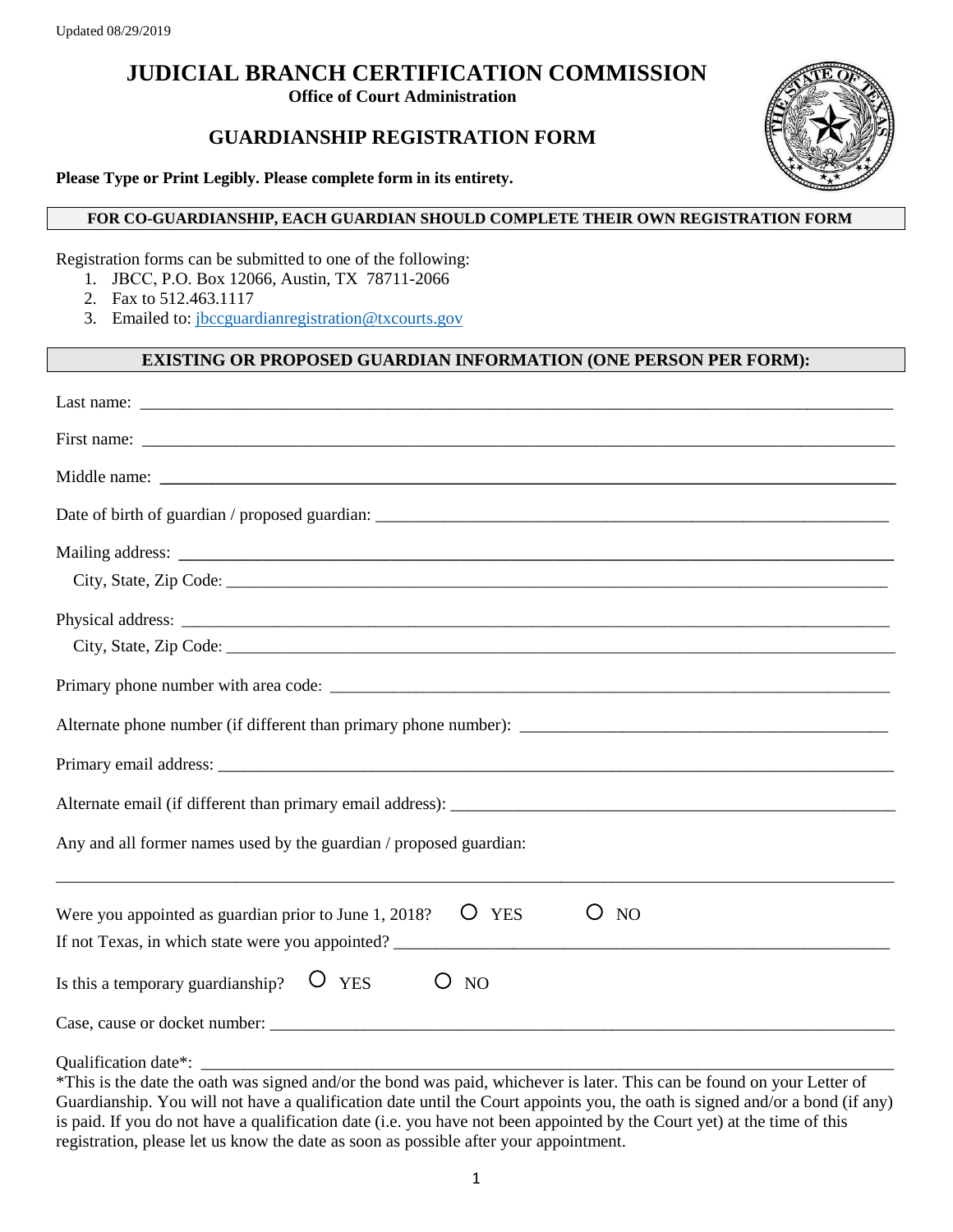#### **INFORMATION REQUESTED BELOW CAN BE FOUND ON YOUR ORIGINAL LETTER OF GUARDIANSHIP GIVEN WHEN YOU WERE AWARDED THE GUARDIANSHIP.**

| Guardianship type (Check ONLY one):                                                                                              | Of the Person                                                       | Of the Estate         | <b>Both</b>                       |
|----------------------------------------------------------------------------------------------------------------------------------|---------------------------------------------------------------------|-----------------------|-----------------------------------|
| Estate total liquid assets* of the Ward: \$<br>*Liquid assets are assets that are or can be easily converted to cash in one day. |                                                                     |                       |                                   |
| Name of the county with jurisdiction over the guardianship:                                                                      |                                                                     |                       |                                   |
| Name of the Court with jurisdiction over the guardianship:                                                                       |                                                                     |                       |                                   |
| Type of guardian (Check ONLY one):                                                                                               | <b>Family Member</b><br>Ô<br>Certified*<br>Program<br>Program name: | Friend<br><b>HHSC</b> | Attorney<br>O Corporate Fiduciary |
| *A Certified Guardian is a person who is certified by the Commission to provide guardianship services in the State after         |                                                                     |                       |                                   |

having met all eligibility requirements.

Current Judge's name\* where the guardianship is filed: \_\_\_\_\_\_\_\_\_\_\_\_\_\_\_\_\_\_\_\_\_\_\_\_\_

\*The Clerk is not the same as the Judge. If you have questions on who the Judge is, please contact the county clerk's office that has jurisdiction over the guardianship.

#### **PROTECTED PERSON'S, ALSO KNOWN AS THE WARD'S, INFORMATION**

Email address (if any): \_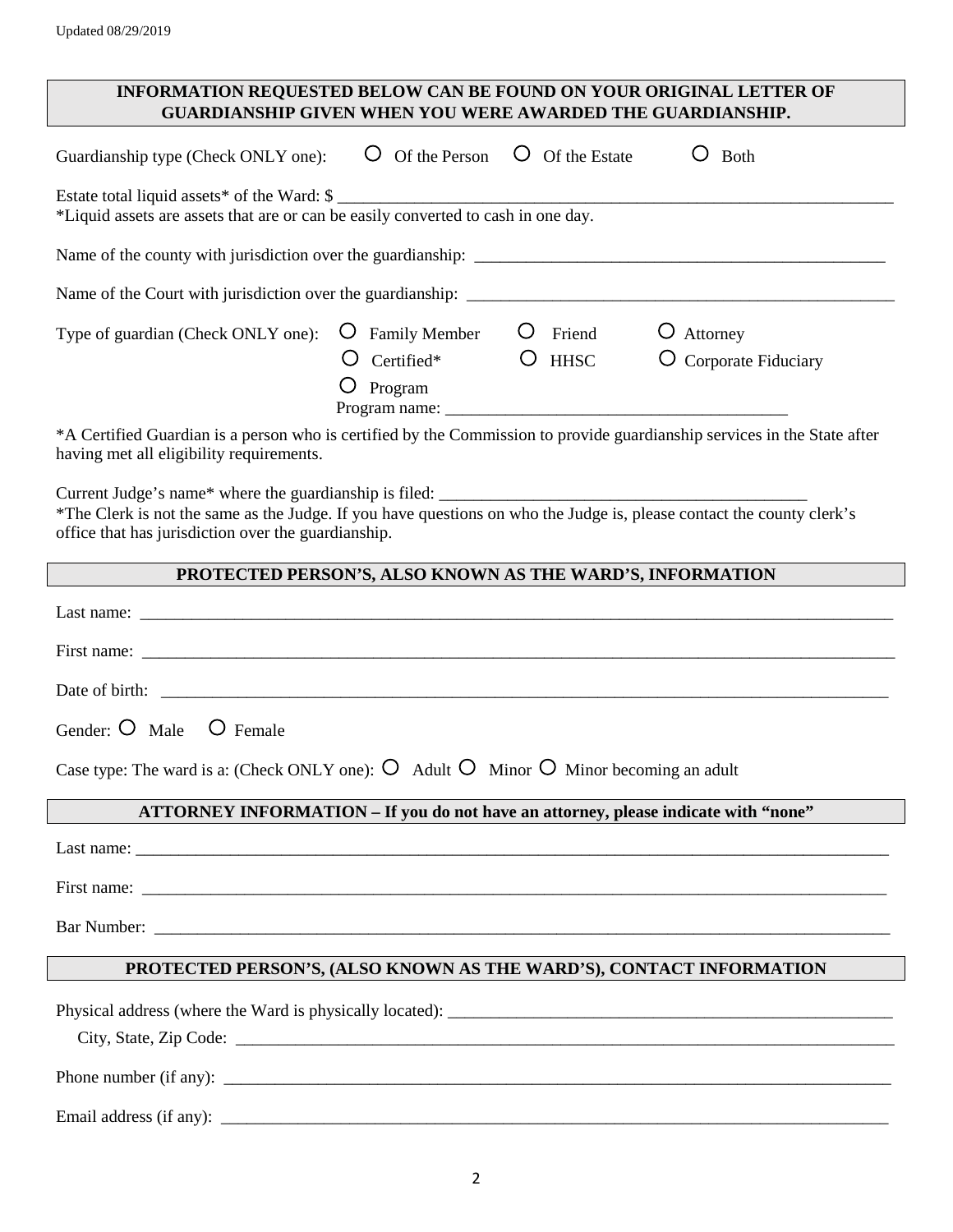#### **ATTORNEY CONTACT INFORMATION:**

| Alternate phone number (different than primary phone number): |
|---------------------------------------------------------------|
|                                                               |
|                                                               |
|                                                               |

#### **EMERGENCY CONTACT INFORMATION FOR THE GUARDIAN / PROPOSED GUARDIAN:**

| Last name:    |                                                                                                                       |  |  |
|---------------|-----------------------------------------------------------------------------------------------------------------------|--|--|
| First name:   | <u> 1989 - Johann Stoff, deutscher Stoff, der Stoff, der Stoff, der Stoff, der Stoff, der Stoff, der Stoff, der S</u> |  |  |
|               |                                                                                                                       |  |  |
| Phone number: |                                                                                                                       |  |  |

#### **QUESTIONS:**

1. Have you ever been relieved of responsibilities as a guardian by a court, employer, or client for actions involving fraud, moral turpitude, misrepresentation, material omission, misappropriation, theft, assault, battery, abuse, neglect, breach of trust, breach of fiduciary duty or conversion? If Yes, please provide dates and explanation of circumstances.

 $O$  YES  $O$  NO

If yes, please provide an explanation:

2. Has your authority to be a guardian ever been terminated, vacated, or sanctioned in Texas or any other jurisdiction by a court, regulatory authority, or other governmental entity? If Yes, please provide dates and explanation of circumstances.

 $O$  YES  $O$  NO

If yes, please provide an explanation: